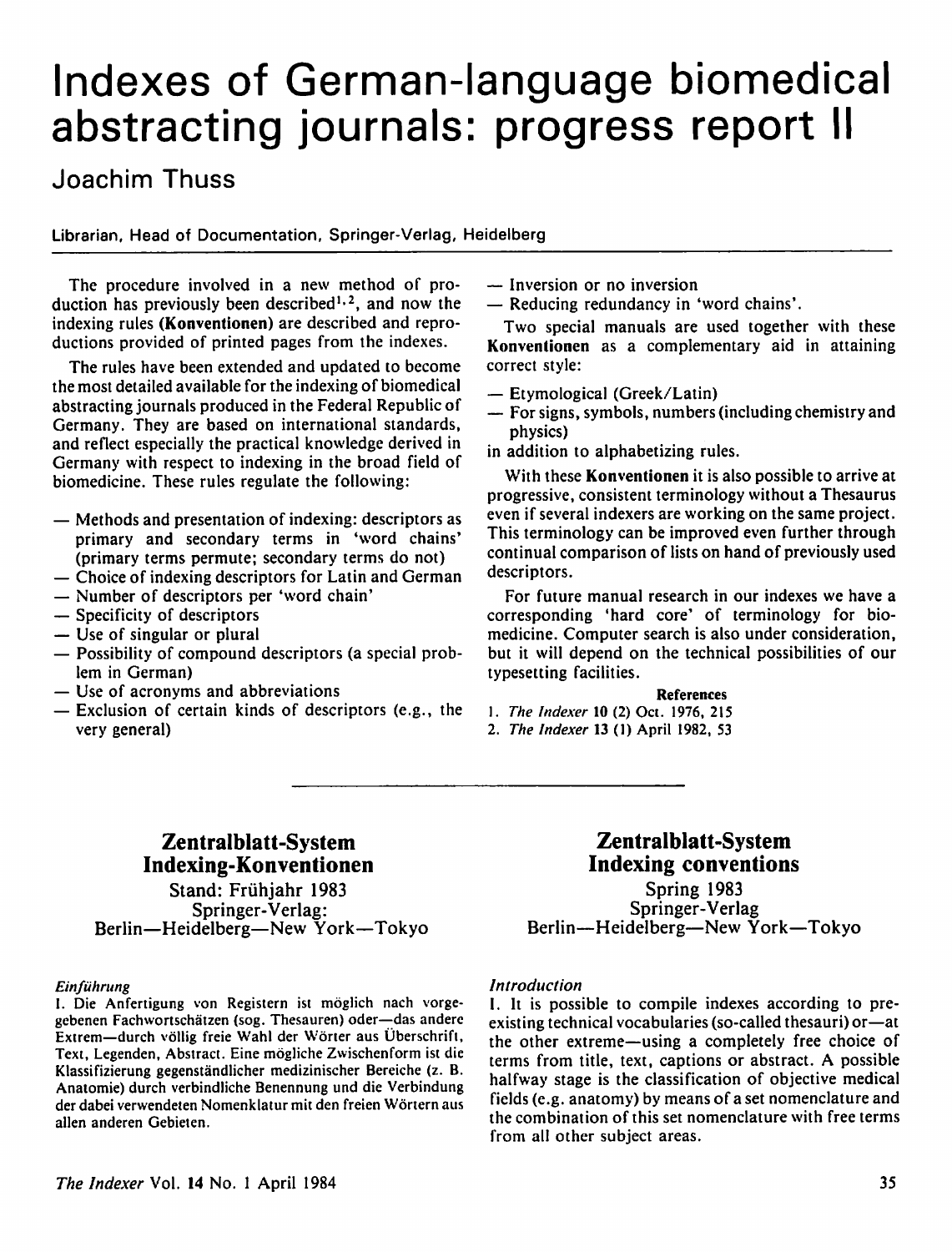Alle drei Formen der Registerfertigung sind verwirklicht und werden mit Dokumentationsorganen angeboten.

Eine Vereinfachung der beiden o. a. Extreme kann dadurch erreicht werden, dafl nur formale Regeln aufgestellt werden, die einen Thesaurus mit seiner Normierung in Teilen ersetzen können.

#### Solche Regeln (KONVENTIONEN) folgen unten.

II. Im Zusammenhang mit diesen KONVENTIONEN kann benutzt werden als 'Kochbuch':

ZENTRALBLATT-SYSTEM INDEXING SCHREIBWEISE- UND ALPHABETISIERUNGSREGELN Stand: Herbst 1978 SPRINGER-VERLAG Heidelberg.

#### Definitionen

#### 1. Deskriptoren

Deskriptoren sind Einzelworter oder Wortkombinationen, die den Inhalt einer Arbeit/eines Abstracts beschreiben. Die Deskriptoren konnen aus alien Teilen einer Arbeit/eines Abstracts entnommen werden und durch verschiedene Benennungen = Synonyme derselben Sachverhalte beschrieben werden.

#### 1.1 Primary Terms

Primary Terms sind spezifische Benennungen. Sie werden in den ersten Teil einer Wortkette gestellt und erscheinen nach Permutation und Alphabetisierung alle einmal vorn in je einer neuen Wortkette.

Beispiel: Bronchialcarcinom, Mycobacterium tuberculosis, Tracheobronchopathia chondroosteoplastica

#### 1.2 Secondary Terms

Secondary Terms sind allgemeinere Benennungen, die den Aspekt einer Arbeit/eines Abstracts definieren. Sie erscheinen durch ein Semikolon von den Primary Terms get rennt immer am Ende der Wortkette und werden nicht permutiert.

Beispiel: 'Anamnese', 'Diskussion', 'Kasuistik'

#### 1.3 Permutation

'Umrollen' jedes einzelnen Deskriptors einer Wortkette mit dem Ziel, alle zu einer neuen, einzelnen alphabetischen Eintragung zu machen.

#### Regelkatalog zur Auswahl von Begriffen und Benennungen 2. Sprache

Wenn Summaries in Englisch oder auch einer anderen Fremdsprache geschrieben sind, mussen sie mit lateinischen oder deutschen Benennungen wiedergegeben werden, um zweimaliges Nachschlagen (deutsch und neufremdsprachig) vermeiden zu können.

Dabei ist die lateinische Form (z. B. bei Krankheitsbenennungen) immer gegeniiber der deutschen zu bevorzugen.

Beispiel:

nicht Mittelohrentzündung sondern Otitis media

All three indexing methods are practised and have their adherents in the professional literature. Either or both of these extremes may be simplified by drawing up formal rules only which can partly replace a thesaurus with its standardization.

Such rules (CONVENTIONS) follow below.

II. In conjunction with these conventions the following may be used as a 'cook book':

> Zentralblatt-System Indexing Spelling and alphabetization rules Autumn 1978 Springer-Verlag, Heidelberg

#### Definitions

#### 1. Descriptors

Descriptors are single words or word combinations which describe the content of a paper or abstract. Descriptors may be drawn from all parts of a paper/ abstract and by means of various designations = con textual synonyms are described.

#### 1.1. Primary terms

Primary terms are specific designations. They are placed in the first part of a string and after permutation and alphabetization appear in the lead once in each new string.

#### Example: bronchial carcinoma, Mycobacterium tuberculosis, tracheobronchopathia chondro-osteoplastica

#### 1.2. Secondary terms

Secondary terms are more general designations which define the aspect of a paper or abstract. They are sep arated from the primary terms by a semicolon, they are always placed at the end of the string and are not permuted.

Example: case history, discussion, argument

### 1.3. Permutation

'Rotating' each individual descriptor in a string in order to create a new alphabetical entry in each case.

#### Catalogue of rules for the selection of concepts and designations

#### 2. Language

When summaries are given in English or another foreign language as well, they must be rendered with Latin or German terminology to avoid two-stage search ing (in German and the foreign language).

The Latin form (e.g. in disease terminology) is always to be preferred to the German.

#### Example:

not Mittelohrentzündung (middle ear inflammation) but otitis media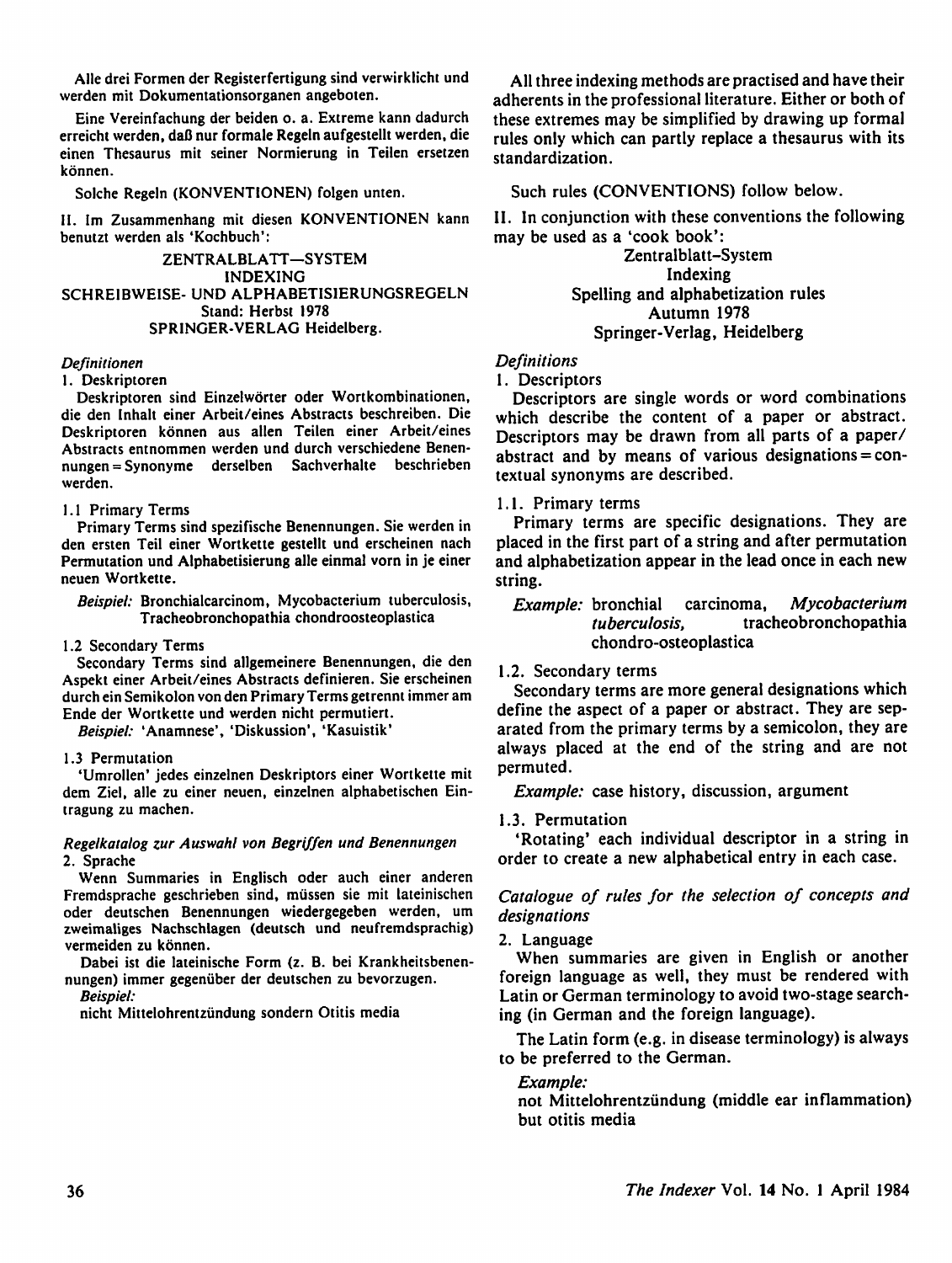- 02307 Mamma, Ostcochondrosarkom. Radiologie. Thermographie: Diagnose, Thcrapic, Kasuistik
- 02535 Mamma, Präcancerose, Masthopathie, Carcinoma lobulare in situ, Carcinom intraductales, Morbus Paget; Klinik, Thcrapic
- 02537 Mamma, Radiologie medizinische, Carcinom entzündliches
- 02305 Mammacarcinom; Diagnosiik. Thcrapie
- 02536 Mammacarcinom
- 02143 Mammacarcinom, cAMP, Prosiaglandin. Gchirn. Lymphocytcn 1 Lebensallcr: C3H-Mause
- 02443 Mammacarcinom, Radiologie medizinische, Bcslrahlung praoperative
- 02168 Mammacarcinom, Radiologie medizinische, Chirurgie, Bestrahlung; postoperative Komplikulionen. Thcrapic
- 02442 Mammacarcinom, Radiologie medizinischc, Masteklomie. Bcslrahlung
- 02444 Mammacarcinom, Radiologie medizinische, Metastasen, Bestrahlung
	- 02172 Mammacarcinom bilateralcs, Beslrahlung, Lunge, Hamangiopericytom; Kasuistik
	- 02156 Mammacarcinom humanes, Tumorzcllcn. Tumortransplanlation; Mause, Kultur, biologische Charakterisierung
	- 02306 Mammographie, Mamma, Galaktographie; Diagnostik
- 02567 Mastektomie, Brustkrebs entzündlicher, Chemotherapeutica, Tumorzellen allogene bestrahlte, BCG; Therapic. 13 Pat.
- 02442 Mastektomie, Radiologie medizinische. Mammacarcinom, Bestrahlung
	- 02535 Mastopathie, Mamma, Präcancerose, Carcinoma lobulare in situ, Carcinom intraductales, Morbus Paget; Klinik. Therapic
	- 02429 Meconium, Fibrose cysiischc, Calcifikation intraperitoneale. Peritonitis; 12 Faile. Diagnose
	- 02284 Meconiumcyste neonatale, Sonographie; Diagnose
	- 02352 Mediaslinalblutung, Thorax, Trauma stumpfes, Radiographic, Arieriographic: rechter paratrachealcr Streifen
	- 02348 Mediastinitis fibrosierende, Tracheobronchialobstruktion
	- 02231 Mediastinum, Compulertomographie
	- 02232 Mediastinum, Computertomographie; Anomalien, Diagnose. Therapic. Kinder
	- 02343 Mediastinum, Histoplasmose, Pcrikard, Myokard; Physiopalhologie, 2 Brudcr
	- 02237 Mediastinum, Lunge, Tumor maligncr. Computertomographie
	- 02229 Mediastinum, Morbus Cushing. Carcinoid corticotropinproduzierendes: röntgenologische Diagnose
	- 02342 Mediastinum, Tcratom
- 02427 Mediastinum vorderes, Hisliocytosis X, Raumforderung; Kasuistik
- 02126 Medizin, Datenverarbeitung, Datenkommunikalion
	- 02189 Medizinraeteorologie, Urographie i.v.. Kontrastmittelnebenwirkungen; 6862 Pat.
	- 02403 Medulloblastom; prognostische Faktorcn, 310 Falle

02307 Breast, osteochondrosarcoma, radiology, thermography; diagnosis, therapy, casuistry.

- 02535 Breast, precarcinoma, mastopathy, in situ lobular carcinoma, intraductal carcinoma, Paget's disease; clinic, therapy.
- 02537 Breast, medical radiology, inflamed carcinoma.
- 02305 Mammary carcinoma, diagnosis, therapy.
- 02536 Mammary carcinoma.
- 02143 Mammary carcinoma, cyclic AMP, prostaglandin, brain, lymphocytes, age; C3H-mice.
- 02443 Mammary carcinoma, medical radiology, pre-operative irradiation.
- 02168 Mammary carcinoma, medical radiology, surgery, irradiation; post-operative complications; therapy.
- 02442 Mammary carcinoma, medical radiology, mastectomy, irradiation.
- 02444 Mammary carcinoma, medical radiology, metastasis, irradiation.
- 02172 Bilateral mammary carcinoma, irradiation, lungs, haemangiopericytoma casuistry.
- 02156 Human mammary carcinoma, tumour cells, tumour transplant, mice, culture, biological characterisation.
- 02306 Mammography, breast, galactography; diagnosis.
- 02567 Mastectomy, inflammatory breast cancer, chemotherapy, irradiated allogenic tumour cells, B.C.G., therapy 13 patients.
- 02442 Mastectomy, medical radiology, mammary carcinoma, irradiation.
- 02535 Mastopathy, breast, precarcinoma, in situ lobular carcinoma, intraductal carcinoma, Paget's disease, clinic, therapy.
- 02429 Meconium, cystic fibrosis, intraperitoneal calcification, peritonitis; 12 cases, diagnosis.
- 02284 Neonatal meconium cyst, ultrasound; diagnosis.
- 02352 Mediastinal bleeding, thorax, blunt trauma, radiography, arteriography; right paratracheal striation.
- 02348 Fibrous mediastinitis, tracheo-bronchial obstruction.
- 02231 Mediastinum, computer tomography.
- 02232 Mediastinum, computer tomography; anomalies, diagnosis, therapy, children.
- 02343 Mediastinum, histoplasmosis, pericardium, myocardium; physiopathology, 2 brothers.
- 02237 Mediastinum, lungs, malignant tumour, computer tomography.
- 02229 Mediastinum, Cushing's disease, corticotrophin-produced carcinoma; radiological diagnosis.
- 02342 Mediastinum, teratoma.
- 02427 Anterior mediastinum, histiocytosis X, space needed; casuistry.
- 02126 Medicine, data processing, data communication.
- 02189 Meteorological medicine, intravenous urography, side effects of contrast materials; 6862 patients.
- 02403 Medulloblastoma; prognosis factors, 310 cases.

Figure 1. Sample entry from index to 'Zentralblatt Radiologie' ('Radiology'), vol. 126 (6), with English translation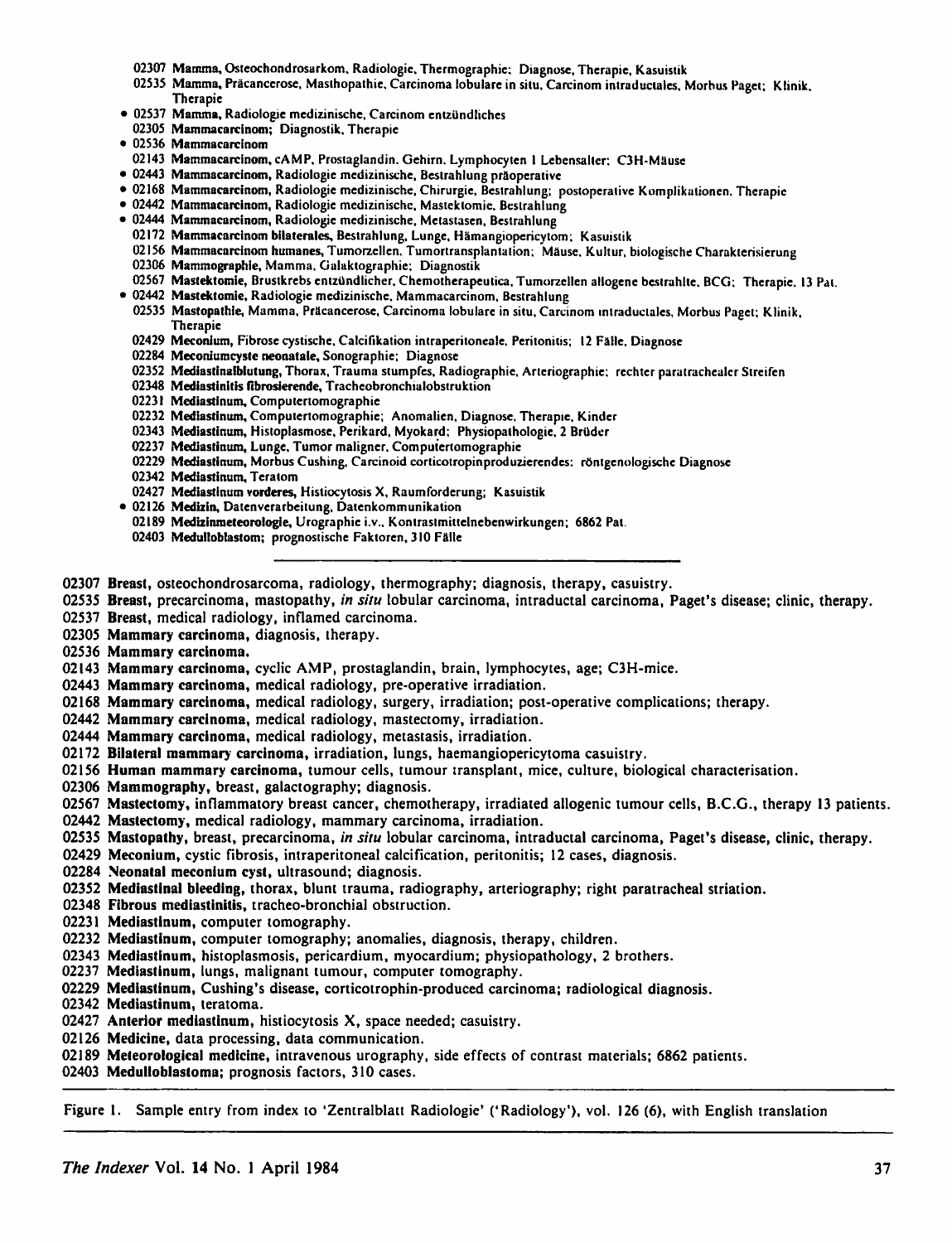#### 3. Anzahl

die Obergrenze der auszuwahlenden Deskriptoren pro Arbeit/ Abstract liegt im Durchschnitt Zwischen 5 und 7, d. h., bei 5 Primary Terms und bei 2 Secondary Terms.

In Zweifelsfdllen sind eher weniger als mehr Deskriptoren auszuwahlen.

#### 4. Begriffsarten

4.1. Oberbegriffe/Unterbegriffe spezifische Begriffe Aus zuwahlen sind die engeren der in der Arbeit/dem Abstract angegebenen Begriffe; denn entstehen soil ein Register fur punktuelle Recherchen (Gegensatz: klassifizierendes Einsteigen z. B. in Buchregister).

Beispiel:

nicht Extremitat sondern Arm oder Bein nicht Saugetiere sondern Ratten nicht W-Europa sondern Frankreich (aus Secondary Terms)

4.2. Singular/Plural

In der Regel sind die Deskriptoren im Singular zu benutzen. Nur in Ausnahmefallen ist der Gebrauch des Plural angezeigt, z. B. bei feststehend im Plural gebrauchten Benennungen. Im Plural gebraucht werden weiter Gattungsnamen. Im Zweifelsfall ist der Singular zu benutzen.

Beispiel: so z. B. Affen, Hunde, Ratten

#### 4.3.1. Mehrwortbegriffe

Mehrwortbegriffe werden in der naturlichen Wortfolge angegeben.

Auch Krankheitsbilder, die mit Mehrwortbegriffen ausgedruckt werden, sollen so angeordnet sein, daB der Begriffsteil unter dem der Benutzer im Registeralphabet suchen wird, am Anfang des Mehrwortbegriffes steht (stehen bleibt).

Beispiel: aplastische Anämie

4.3.2. Eine Inversion ist nur dann erforderlich, wenn unter dem dann vorn stehenden Begriff sicher eher im Register gesucht werden wiirde.

Beispiel: Angina follicularis chronica (anstelle: chronische Angina follicularis—da: erstens Latein zu bevorzugen ist und zweitens 'chronisch' zu haufig im Registeralphabet vorkommen wiirde)

4.3.3. Secondary Terms werden immer in der naturlichen Wortfolge angegeben.

Beispiel: . . .; miBgebildete Kinder (aus Secondary Terms)

4.4. Zusammengesetzie Begriffe

sind nur dann zu verwenden, wenn nicht auch unter dem zweiten Teil im Register gesucht wird. Die nachträgliche Bildung von Kombinationsbegriffen durch das Indexing ist also auch zu unterlassen, um alphabetische Falscheintragungen oder gesamtes Entfallen von Eintragungen zu vermeiden.

not Leistenbruch (rupture) but hernia inguinalis not Blinddarmentziindung (inflamed appendix) but appendicitis

#### 3. Quantity

The upper limit for the number of descriptors to be chosen per paper/abstract is on average between 5 and 7; i.e. 5 primary terms and 2 secondary terms.

In cases of doubt it is better to choose fewer rather than more descriptors.

4. Type of concept

#### 4.1 Specificity of concepts

Select the narrower of the terms appearing in the paper/abstract; for the resulting index should enable specifics to be sought (opposite: classificatory entry points e.g. in a book index).

#### Example:

not extremity but arm or leg not mammals but rats not Western Europe but France (secondary term)

#### 4.2 Singular/plural

As a rule descriptors are to be used in the singular. Only in exceptional cases is the use of the plural indi cated, e.g. with concepts which always appear in the plural. Generic names are also used in the plural. If in doubt, the singular should be used.

Example (of generic names): monkeys, dogs, rats

#### 4.3.1. Descriptive phrases

Descriptive phrases are given in natural word order.

Medical conditions which are expressed in descriptive phrases should be so arranged that the part of the phrase under which the user will look in the alphabetical sequence stands (or remains) at the beginning of the phrase.

Example: aplastic anaemia

4.3.2. Inversion is only recommended if the term which is then brought into the lead is definitely more likely to be sought in the index.

Example: angina follicularis chronica (instead of chronic angina follicularis—firstly Latin is to be preferred and secondly 'chronic' would appear too often in the alphabetical sequence).

4.3.3. Secondary terms are always given in natural word order.

Example: . . .; malformed children (as secondary term)

### 4.4. Compound descriptors

are only to be used if the second part is not a sought term in the index. The retrospective creation of compound concepts by the indexing process should also be avoided, in order to prevent false entries or the complete omission of entries.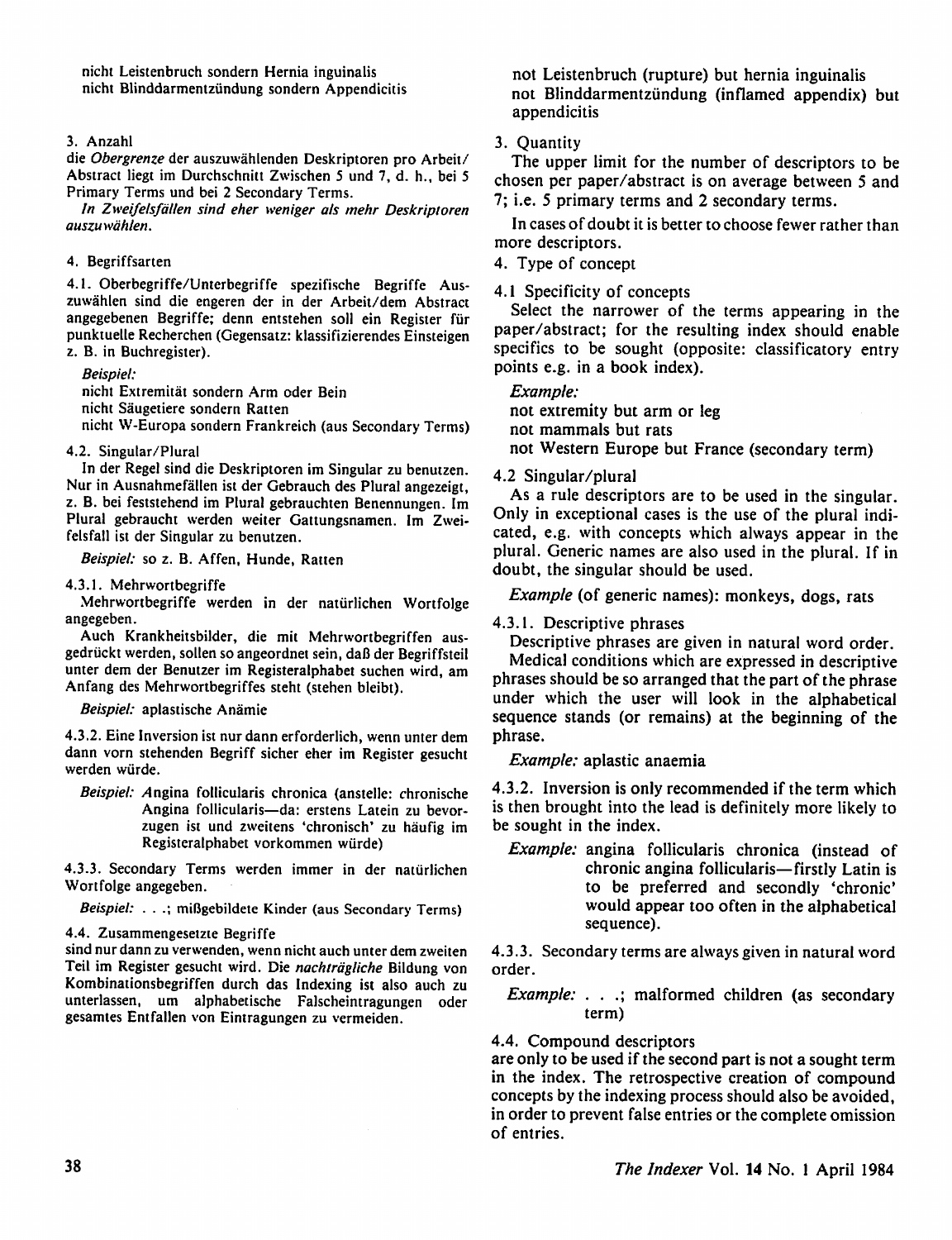Es sollen nach Moglichkeit nur solche zusammengesetzte Begriffe verwendet werden, die—eben in ihrer Zusammensetzung—termini technici sind.

Prinzipiell sind zusammengesetzte Begriffe eher zu vermeiden als zu verwenden.

#### Beispiel:

| nicht: | Glykosid-Coronartherapeuticum-Kombinations-            |
|--------|--------------------------------------------------------|
|        | präparat                                               |
|        | sondern: Glykosid, Coronartherapeuticum; Kombinations- |
|        | präparat                                               |
| nicht: | Linksherzkatheterisation                               |
|        | sondern: Linksherz, Katheterisiation                   |

4.5. Akronyme (neu aus Initialbuchstaben gebildete Benennungen) und Abkiirzungen sind nur dann zu verwenden, wenn sie eingefiihrt und eindeutig sind.

Beispiel: DNA

5. Bei Synonymen oder Quasi-Synonymen ist (vorerst) die Benennung zu wahlen, die auch in der Arbeit/dem Abstract gebraucht worden ist.

Beispiel: 1. Arbeit/Abstract Herzinfarkt; geindext: Herzinfarkt 2. Arbeit/Abstract Myokardinfarkt; geindext: Myokardinfarkt

6. Buchbesprechungen

werden—entsprechend der vorliegenden Arbeit/dem vorliegenden Abstract—in der gleichen Art und Weise geindext wie Zeitschriftenveröffentlichungen, also auch Buchtitel genauso wie Titel von Arbeiten.

Bibliographische Begriffe (aus solchen Besprechungen) sind nicht zu verwenden und zwar weder als Primary Terms noch als Secondary Terms.

Beispiel: also nicht: 'Fortschrittsbericht',

'Symposium', 'Ubersichtsarbeit'

7. Negativ-Kriterien

Die Wiedergabe des Inhaltes von Arbeiten/Abstracts durch die Wortketten des Indexing geschieht nicht durch eine vollstandige Abbildung des Inhaltszusammenhangs der Arbeit/des Abstracts im Register, sondern vielmehr durch (oft vom sprachlichen Kontext abstrahierte und pragnant in die Grundform formulierte) Suchbegriffe. Das heifit, nur durch die Begriffe, nach denen mit der grofiten Wahrscheinlichkeit die medizinischen Sachverhalte gesucht werden. Daraus resultieren u. a. folgende vier Einschränkungen bei der Auswahl und Formulierung von Deskriptoren:

7.1. Nichtgegenstandliche Begriffe,

die inhaltliche Verbindungen von Benennungen herstellen, sollen nicht verwendet werden.

Beispiel: nicht: 'Anwendung', 'Korrelation', 'Problematik', 'Substitution', 'Verwendung'

7.2. 'lnterpretierende' Wortzusammensetzungen

und Begriffe, die eine zeitliche, raumliche und wertmaflige Veranderung von angegebenen Sachverhalten ausdriicken, sollen nicht verwendet werden, sondern bleiben der Arbeit/dem Abstract vorbehalten.

Beispiel:

nicht: Aufmerksamkeitsteilung (aus der Psychiatrie), Hormonvermehrung, Körpergewichtserhöhung, Transaminasenabfall

If possible only those compounds should be used that are accepted technical terms in their own right.

In principle compounds are better avoided than used.

#### Example:

- not: glycoside-coronary-therapy-compound-preparation
- but: glycoside, coronary therapy; compound prep aration
- not: left-heart-catheterization

but: left heart, catheterization

4.5. Acronyms (new terms formed out of initial letters) and abbreviations are only to be used if they are estab lished and unambiguous.

Example: DNA

5. With synonyms or quasi-synonyms, prefer the term which is used in the paper/abstract.

Example: 1. paper/abstract heart infarction; indexed as heart infarction 2. paper/abstract myocardial infarction; indexed as myocardial infarction

#### 6. Book reviews

are indexed—according to the paper/abstract in handin the same manner as periodical publications, and book titles exactly like article titles.

Bibliographical terms (from such reviews) should not be used, neither as primary terms nor as secondary terms.

#### Example: not: 'progress report', 'symposium', 're view'

7. Negative criteria

The representation of the content of papers/abstracts by index strings is not achieved by means of a complete preservation of context in the index but rather by means of search terms (often abstracted from their linguistic context and precisely formulated); in other words only using those terms under which medical information is most likely to be sought. The following four limitations on the choice and formulation of descriptors result from this:

#### 7.1. Abstract terms

which make contextual connections should not be used.

Example: not: 'application', 'correlation', 'problems', 'substitution', 'use'

7.2. 'Interpreting' compounds

and terms which express a temporal, spatial or quali tative alteration of a given subject should not be used [in the index] but should be left in the paper/abstract.

#### Example:

not: attention-dividing (from psychiatry), hormone-increase, bodyweight increase, transaminase deficiency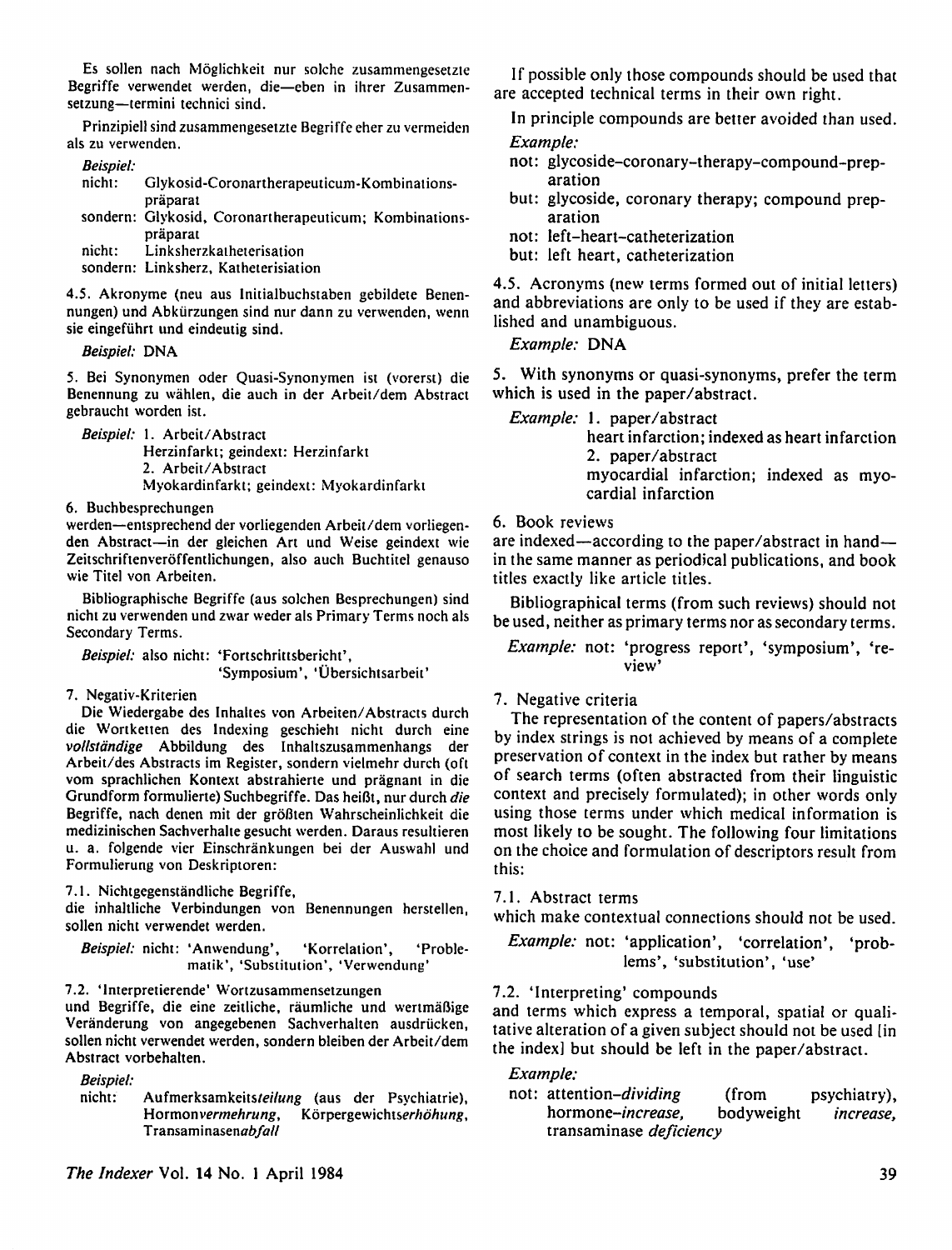- 04968 JugendBche, Selbstintoxikation; Analyse
- 04963 Jugendliche, Suicid. Suicidversuch; Analyse
- 04967 Jugendliche, Suicidversuch. Suicid; BRD; Japan, vergleichende Untersuchung
- 05315 Jugendstrafvollzug
- 05324 Jugendstrafvollzug, Jugendvollzug
- 05324 Jugendvollzug, Jugendstrafvollzug
- K
- 05167 Kaffee, Getränke, Coca Cola, Tab, Milch, Bier, Wasser, Magensäuresekretion; Vpn.
- 04976 Kardtomyopalhie hypertrophc, Verapamil
- 04956 Katastrophe, Sanitätsdienst, Bundeswehr; Unterstützungsmöglichkeiten
- 04996 Katastrophenmedizin
	- 04932 Katheterdilatation transluminale percutane, Coronararterien, Nierenarterien, Arterien pcriphere, Arterienstenose
- 05429 Kind psychisch-gestörtes, Stieffamilie; Psychodynamik
- 05438 Kind strafunmundiges, Jugendliche, Straftat, Unterbringung gesicherle; Hamburg, Strafreform, Bclrachtungsweisen
- 04965 Kinder, Jugendliche, Suicidversuch; Thcrapie, Pravention
- 04966 Kinder, Jugendliche, Suicidversuch; Analyse, Therapie, Prävention
- 04994 Kindestod, Niere, Glomeruli unreife
- 04972 Kleidung, Motorradunfall tödlicher, Opfer; Untersuchungen, Unfallrekonstruktion
- 05155 Klehthlmatrophle, Alkoholismus chron., Myopathie, Lipomaiosis symmetrica benigna, Encephaiopathie; 2 Falle
- 04936 Knic; Form, Funktion, ligamentare Wiederherstellungschirurgie
- 05032 Knochen, Auiokollision frontale, Sicherheitsgun. Brustschmerzeo. Szintigraphie
- 05363 Knochen, Bcckenkamm, Spongiosa; Autopsie-Leichen, Histomorpbomctric
- 05369 Knochenmarkbiopsie, Glykolmethacrylatembettung; Histochernic
- 03178 Körperflüssigkeiten, Leiche, Fäulnis, Alkohol; Konzentrationen.
- 05158 Körpergewicht, Alkohol i.p., Blutalkoholkonzentration; Ratten

04968 Adolescents, self-intoxication; analysis.

- 04963 Adolescents, suicide, attempted suicide; analysis.
- 04967 Adolescents, attempted suicide, suicide; West Germany, Japan, comparative investigation.

OS315 Punishment of adolescents.

- 05324 Punishment of adolescents, adolescent achievement.
- 05324 Adolescent achievement, adolescent punishment.

K

- 05167 Coffee, drinks, Coca-cola, Tab, milk, beer, water, secretion of stomach acid; subjects.
- 04976 Hypertrophic cardiomyopathy, Verapamil.
- 04956 Catastrophy, sanitation service, Federal defence; support possibilities.

04996 Catastrophy medicine.

- 04932 Transluminar percutaneous catheter dilation, coronary arteries, renal arteries, peripheral arteries, arterial stenosis.
- 0S429 Children, psychic disorders, step families, psychodynamics.
- 05438 Children, punishment of minors, adolescents, crime, places of confinement, Hamburg, punishment reform, inspection order.
- 04965 Children, adolescents, attempted suicide; analysis, therapy, prevention.
- 04966 Children, adolescents, attempted suicide; analysis, therapy, prevention.
- 04994 Child death, kidney, immature glomeruli.
- 04972 Clothing, fatal accidents of motorcyclists, victim, investigations, reconstruction of accidents.
- 05155 Atrophy of cerebellum, chronic alcoholism, myopathy, benign lipomatosis symmetrica, encephalopathy; 2 cases.
- 04936 Knee; form, function, plastic surgery of the ligaments.
- 05032 Bones; frontal car collision, safety-belt, chest pain, radiography.
- 05363 Bones; iliac crest, spongiosa; autopsy, histomorphometry.
- 05369 Bone marrow biopsy, glycol-methacrylate embedding; histochemistry.
- 05178 Body fluids, corpse, putrefaction, alcohol; concentrations.
- 05158 Bodyweight, i.p. alcohol, blood alcohol concentration; rats.

Figure 2. Sample entry from index to 'Zentralblatt Rechtsmedizin' ('Legal medicine'), vol. 24 (12), with English translation

sondern: Aufmerksamkeit, Hormon, Körpergewicht, but: attention, hormone, bodyweight, trans-Transaminnasen aminase

finden, sollten nicht ins Register kommen, da sie fast in allen appear in the index, as in nearly every case they represent Fallen nur allgemeinere Inhalte wiedergeben und in der Praxis oniy more general topics and in practice are hardly ever fast nie der Sucheinstieg sind. Alle die für die Kette gewählten access points. All terms chosen for the strings should be

7.3. Physikalische und/oder chemische Parameter 7.3. Physical and/or chemical parameters, including unter denen Beobachtungen, Versuche und Verfahren statt- those of observations, tests and procedures, should not Begriffe sollten in ihrer Spezifitat(s-Tiefe) so ahnlich wie<br>as close as possible to each other in their specificity<br>(depth of specification).